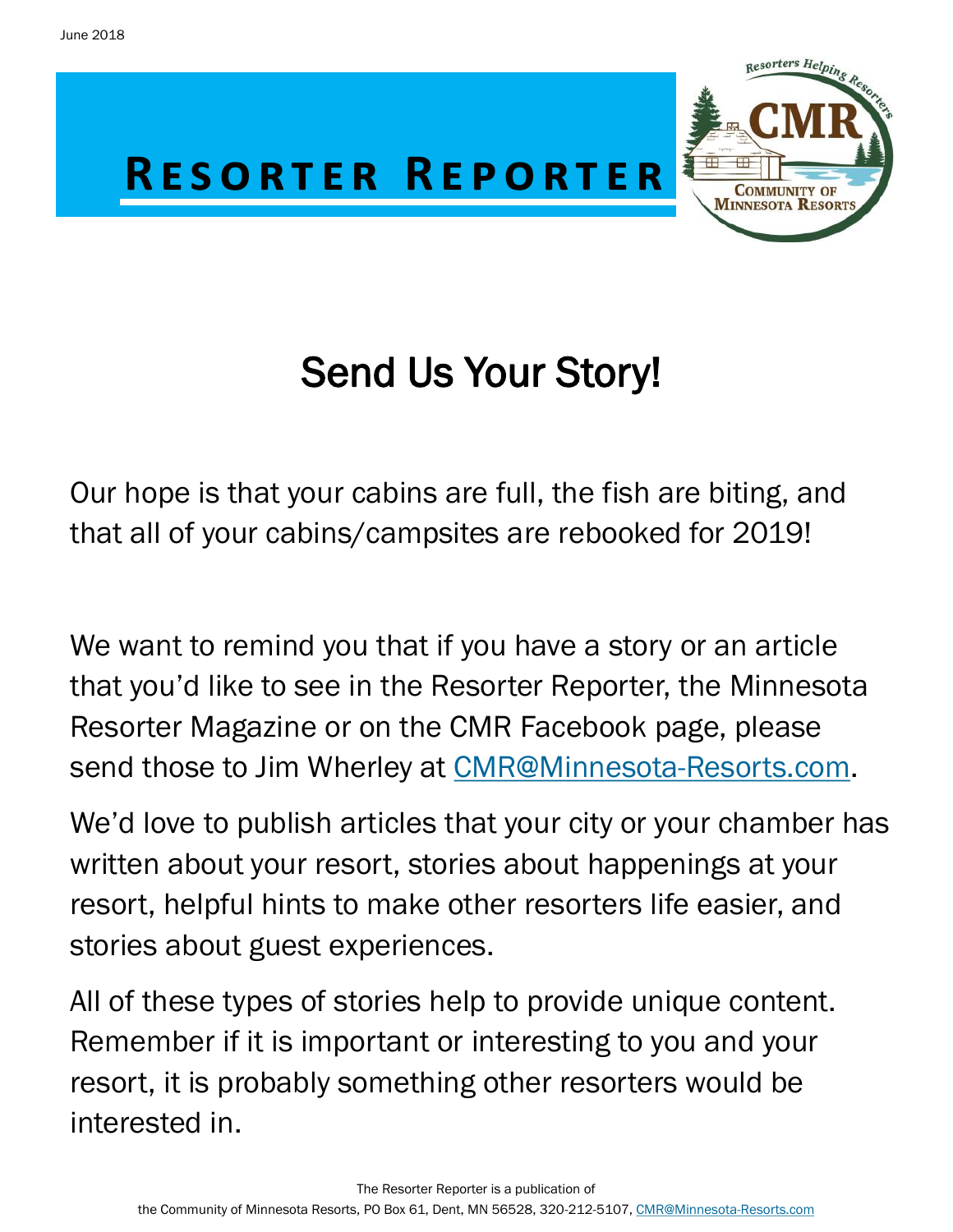The Community of Minnesota Resorts exists to help family owned and operated resorts in Minnesota to continue as a viable segment of the Minnesota tourism industry.

The Community of Minnesota Resorts' motto is: "Resorters Helping Resorters." "We believe that none of us alone is as smart as all of us together."

#### Table Of Contents

| Send Us Your Story                     | P1             |
|----------------------------------------|----------------|
| Calendar of Events                     | P <sub>2</sub> |
| <b>Website Tips from CMR Marketing</b> | P3             |
| Last Minute Opening Guide              | P3             |
| Resorter of the Year Nominations       |                |
| <b>Membership Renewal Reminder</b>     |                |
| <b>CMR Fall Conference</b>             |                |
| <b>EMT Events Update</b>               |                |
|                                        |                |

#### New Format-Additional Content-Pertinent and Timely Information

The Community of Minnesota Resorts' newsletter, the Resorter Reporter, has changed. Here are some helpful hints for navigating the links in this newsletter.

When you click on a link to external content, you will be connected to that content. To return to the newsletter from that content, just close the new window that opened by clicking the back arrow in the upper left hand corner. You will then return to the Resorter Reporter.

## Community Of Minnesota Resorts Calendar of Events

| July 4        | 4th of July                                       |  |
|---------------|---------------------------------------------------|--|
| August 31     | 2018-2019 Membership Renewal                      |  |
| September 1   | Resorter of the Year Nomination Deadline          |  |
| September TBD | <b>Fall Resort Tour</b>                           |  |
| October 28-30 | <b>Fall Conference at Cragun's</b>                |  |
|               | Make sure to mark your calendar for these events! |  |
|               |                                                   |  |



The Resorter Reporter is a publication of

the Community of Minnesota Resorts, PO Box 61, Dent, MN 56528, 320-212-5107, [CMR@Minnesota-Resorts.com](mailto:CMR@Minnesota-Resorts.com?subject=Community%20of%20Minnesota%20Resorts)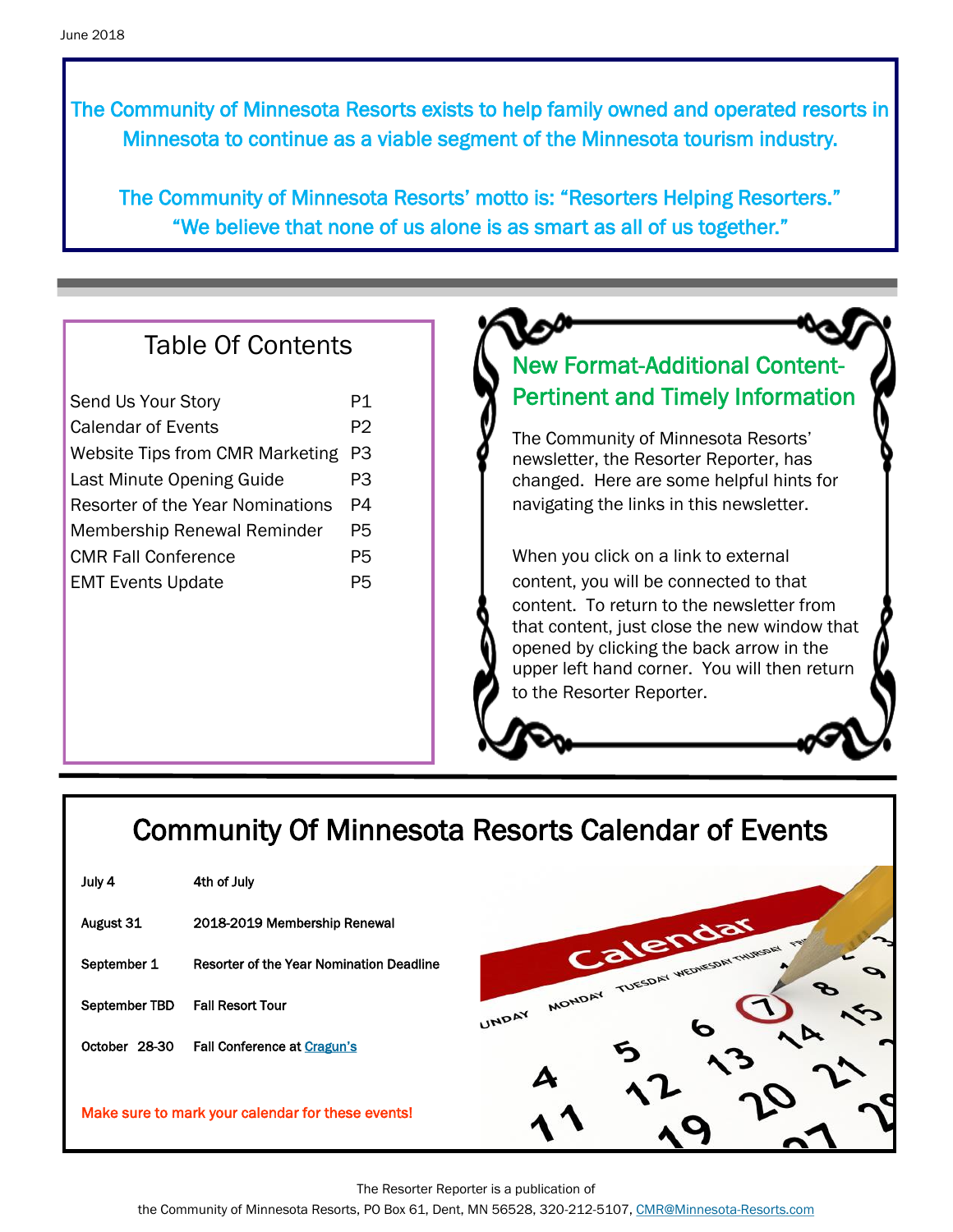

**Website Update from your Marketing Committee**

After interpreting website analytics for 2017, CMR social media traffic is up 138% from the year previously. The Committee is hoping to target the facebook and Instagram campaigns even more now that the 'Branding' Plan is solidifying. Our webhost interpreted for us that on Bing search engine, as an example, saw a 33% increase in clicks from the year previously, a 43% decrease in impressions and click through rate increase by 56%. They say that this shows that although less people are seeing the new mobile responsive website, higher quality users are the ones actually seeing it.

## Last Minute Opening Function

Do you have an opening in an upcoming week that you need to fill at your resort?

Remember, the CMR offers the Last Minute Opening function on the website. You can list upcoming openings in cabins for \$5, or campsites for \$2.50. A small investment to get your opening front and center for potential guests looking for availability who visit the site.

## Click [here](http://minnesota-resorts.com/wp-lib/wp-content/uploads/2017/06/Last-Minute-Opening-Guide.pdf) for instructions on how to list your opening.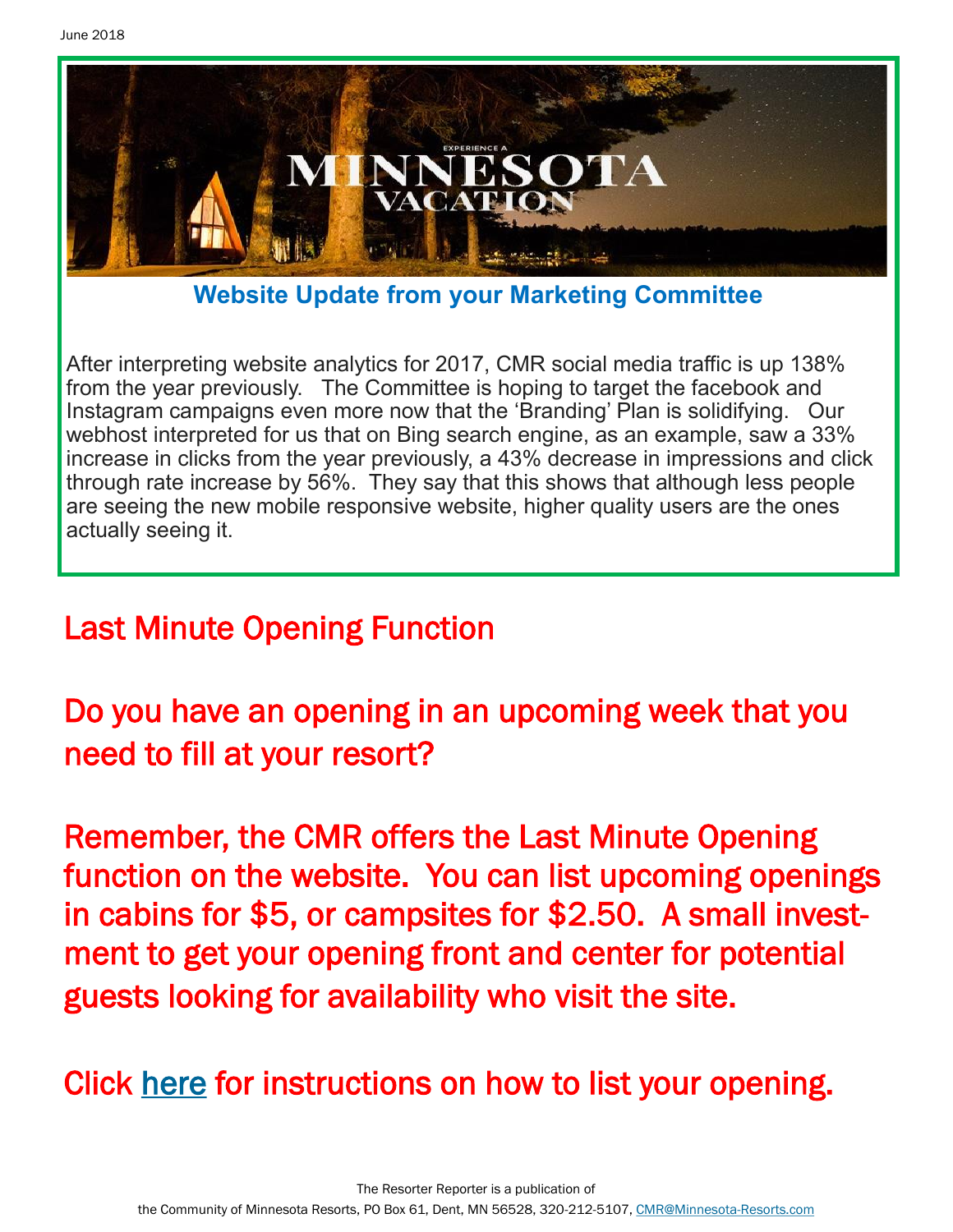.

# Resorter of the Year

**Nomination Submittal Deadline-September 1, 2018**

The Community of Minnesota Resorts (CMR) selects, through nominations by its members, one resort and resort owner that has shown a dedication for the improvement of the Minnesota Resort Industry by adopting and carrying out business policies and practices that reflect a personal pride in the industry as a whole.

The nominees also live up to the organization's motto of "Resorters Helping Resorters" by involvement in community activities and by displaying a willingness to help other resort owners to successfully operate Minnesota resorts. Click on the nomination form below to nominate the resorter who you feel should be "Resorter of the Year."

## [Resorter Of The Year Nomination Packet](http://minnesota-resorts.com/wp-lib/wp-content/uploads/2016/11/2016.04.07_ROY-nominating-packet-Community.pdf)

Nominations should be mailed to: Community of Minnesota Resorts P.O. Box 61 Dent, MN 56528 Attention: Resorter of the Year Committee

Nominations must be received by September 1, 2018. The Resorter of the Year will be announced at the Fall Conference.